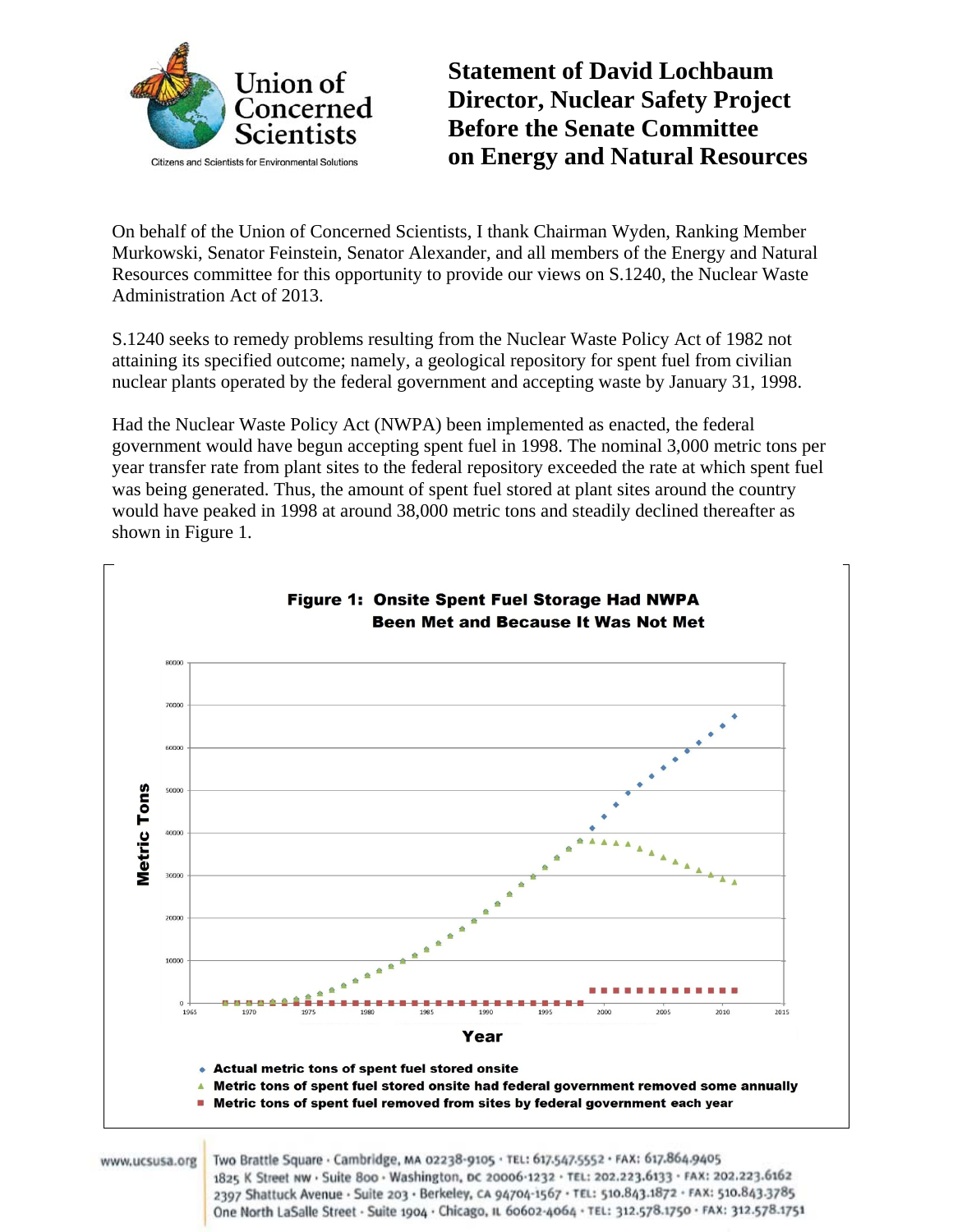The delay in opening the federal repository meant that spent fuel continued to accumulate at the plant sites. By year end 2011, over 67,000 metric tons remained at plant sites while 0 ounces resided in a federal repository under the NWPA.

The departure from the NWPA plan forced nuclear plant owners to pay for expanded onsite spent fuel storage capacity (e.g., replacing original low-density storage racks in spent fuel pools with high-density racks and building onsite dry storage facilities to supplement storage in wet pools). Plant owners have sued the federal government for recovery of costs they incurred for storing spent fuel at their sites that should have been in a federal repository under the NWPA. The U.S Government Accountability Office reported that these lawsuits cost American taxpayers \$1.6 billion with an estimated \$19.1 billion of additional liability through  $2020$ .<sup>1</sup>

There was another consequence from expanded onsite spent fuel storage. Spent fuel pools initially designed to hold slightly over one reactor core's inventory of irradiated fuel now hold up to nearly 9 reactor cores of irradiated fuel. Unlike the reactor cores, the spent fuel pools are not protected by redundant emergency makeup and cooling systems and or housed within robust containment structures having reinforced concrete walls several feet thick. Thus, large amounts of radioactive material – which under the NWPA should be stored within a federal repository designed to safely and securely isolate it from the environment for at least 10,000 years – instead remains at the reactor sites.

There is no easy solution to this situation. UCS applauds this committee for trying to end the status quo. Unfortunately, it is not a task of picking the best among an array of suitable options. It is the more unpleasant chore of picking the lesser of many evils. UCS wants to make it clear that sustaining the status quo is one of the evil options. Under the status quo, costs and risks of onsite spent fuel storage will continue to increase unnecessarily.

UCS wants to see the status quo ended by reducing the inventories of irradiated fuel in spent fuel pools. We strongly advocate accelerating the transfer of irradiated fuel from spent fuel pools to dry storage. In our view, currently available and used dry storage technologies can be used to substantially reduce the inventory of irradiated fuel in spent fuel pools, with a goal of limiting it to the equivalent of one or two reactor cores per pool.

Figure 1 contrasts the actual amount of spent fuel stored at nuclear plants sites with the amount that would have been there had the NWPA been implemented as intended. The green triangles represent onsite spent fuel storage amounts steadily declining from a peak of about 38,000 metric tons in 1998 as fuel gets transported to the federal repository at a rate of 3,000 metric tons per year (the red squares). The blue diamonds show the amounts instead climbing to over 67,000 metric tons.

The lawsuits brought by nuclear plant owners and the financial portions of S.1420 address the cost implications of the failure of the federal government to accept spent fuel under the NWPA. This is fair and reasonable because the plant owners have incurred costs they would not have encountered had the federal government fulfilled its obligations under the NWPA.

 $1$  U.S. Government Accountability Office, "Spent Nuclear Fuel: Accumulating Quantities at Commercial Reactors Present Storage and Other Challenges," GAO‐12‐797, August 2012.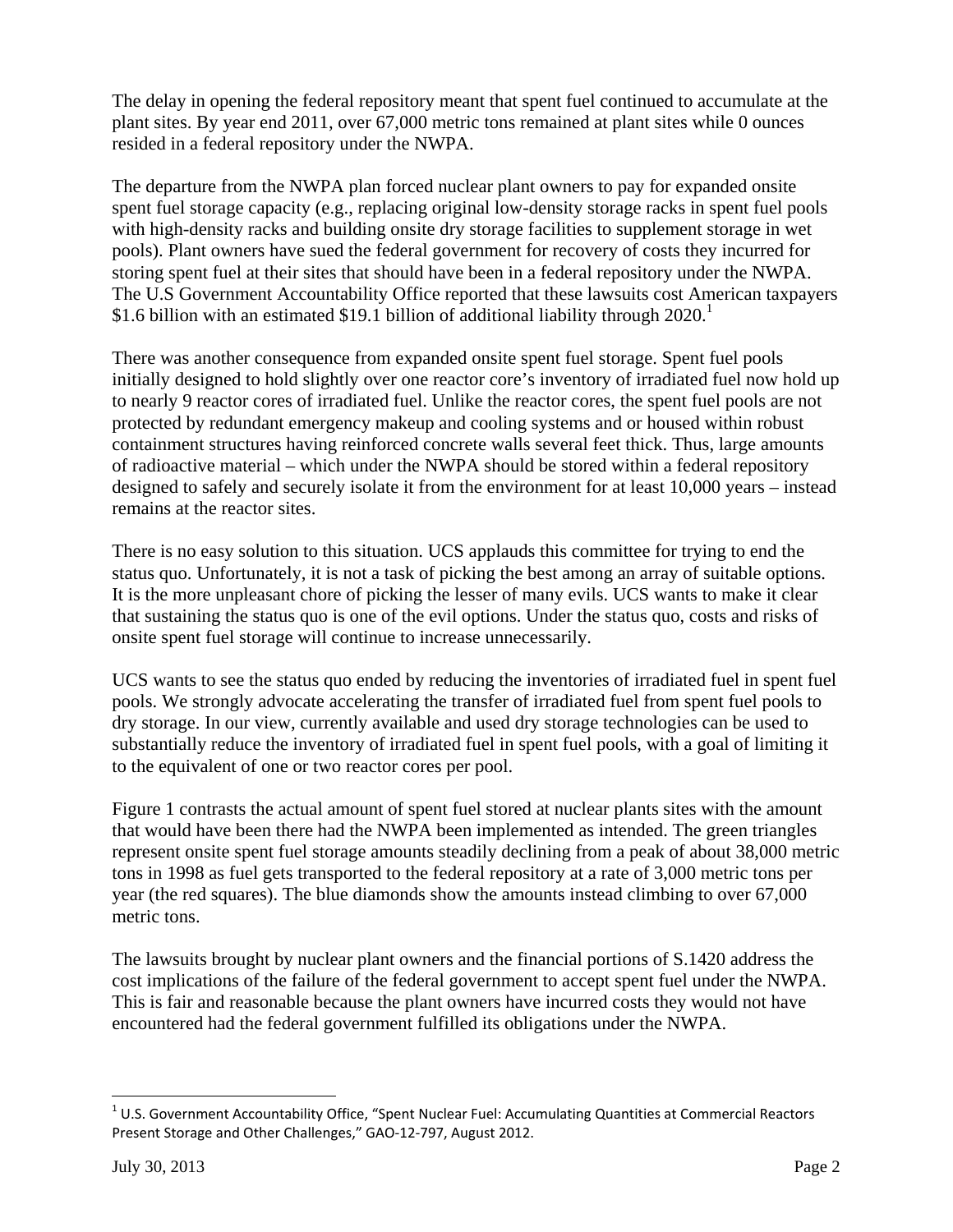But fairness also dictates that the other primary consequence from the federal government's failure also be rectified. Had the federal government met its obligations under the NWPA, spent fuel pools would not contain up to 9 reactor core's worth of irradiated fuel. More fuel in the pools means a greater risk to the surrounding public if there is a problem with the pools that releases radioactivity. If lawsuits and legislation address the financial repercussions caused by the performance gap identified in Figure 1, then it is only fair and reasonable that this legislation also address the associated safety and security implications. They are inseparable in reality and must also be inseparable in law. If the Congress approves and sends to the president a nuclear waste bill that fails to address this serious risk and inequity, it will have failed the American public in a major way.

Accelerating the transfer of irradiated fuel from spent fuel pools to onsite dry storage reduces the overall safety and security threat profile of the plant as shown in Figure 2. The columns labeled High Density (1x4) reflect the current situation. The columns labeled Low Density reflect the situation if irradiated fuel transfer into dry storage is expedited. The risk reduction is undeniable: the contaminated land area is reduced from 9,400 square miles to 170 square miles and the number of people displaced from their communities for a long time drops from 4,100,000 to 81,000. Dry storage is not absolutely or inherently safe and secure; if so, the federal government's repository problems would be solved. But dry storage provides significantly better management of the onsite spent fuel storage risks.

|                                                                                  | ∉ Status Quo       |                  | ∉ Expedited Dry Storage                                 |                    |
|----------------------------------------------------------------------------------|--------------------|------------------|---------------------------------------------------------|--------------------|
| <b>SFP Fuel Loading</b>                                                          | High Density (1x4) |                  | Low Density                                             |                    |
| Seismic Hazard Frequency <sup>1</sup> (/yr)<br>(PGA of 0.5 to 1.0g)              | 1.7E-05            |                  | 1.7E-05                                                 |                    |
| 50.54(hh)(2) Mitigation Credited                                                 | Yes                | No               | Yes                                                     | <b>No</b>          |
| Conditional <sup>2</sup> Probability of Release                                  | 0.036%             | 0.69%            | 0.036%                                                  | 0.69%              |
| <b>Hydrogen Combustion Event</b>                                                 | "Not<br>Predicted" | "Possible"       | "Not<br>Predicted"                                      | "Not<br>Predicted" |
| Conditional <sup>3</sup> Consequences (Release Frequency-Averaged <sup>4</sup> ) |                    |                  |                                                         |                    |
| Cumulative Cs-137 Release at 72<br>hours (MCi)                                   | 0.26               | $8.8^{(8)}$      | $0.19^{(7)}$                                            | 0.11               |
|                                                                                  |                    |                  | Measures Related to Health and Safety of<br>Individuals |                    |
| Individual Early Fatality Risk                                                   | $\mathbf{0}$       | $\Omega$         | $\Omega$                                                | $\circ$            |
|                                                                                  |                    |                  | $3.4E - 04$                                             | 2.0E-04            |
| Individual Latent Cancer Fatality<br>Risk <sup>5</sup> Within 10 Miles           | 3.4E-04            | $4.4E - 04$      |                                                         |                    |
|                                                                                  |                    |                  | Measures Related to Cost Benefit Analysis               |                    |
|                                                                                  | 47k                | 350 <sub>k</sub> | 47k                                                     | 27k                |
| Collective Dose (Person-Sv)<br>Land Interdiction <sup>6</sup> (mi <sup>2</sup> ) | 230                | 9,400            | 230                                                     | 170                |